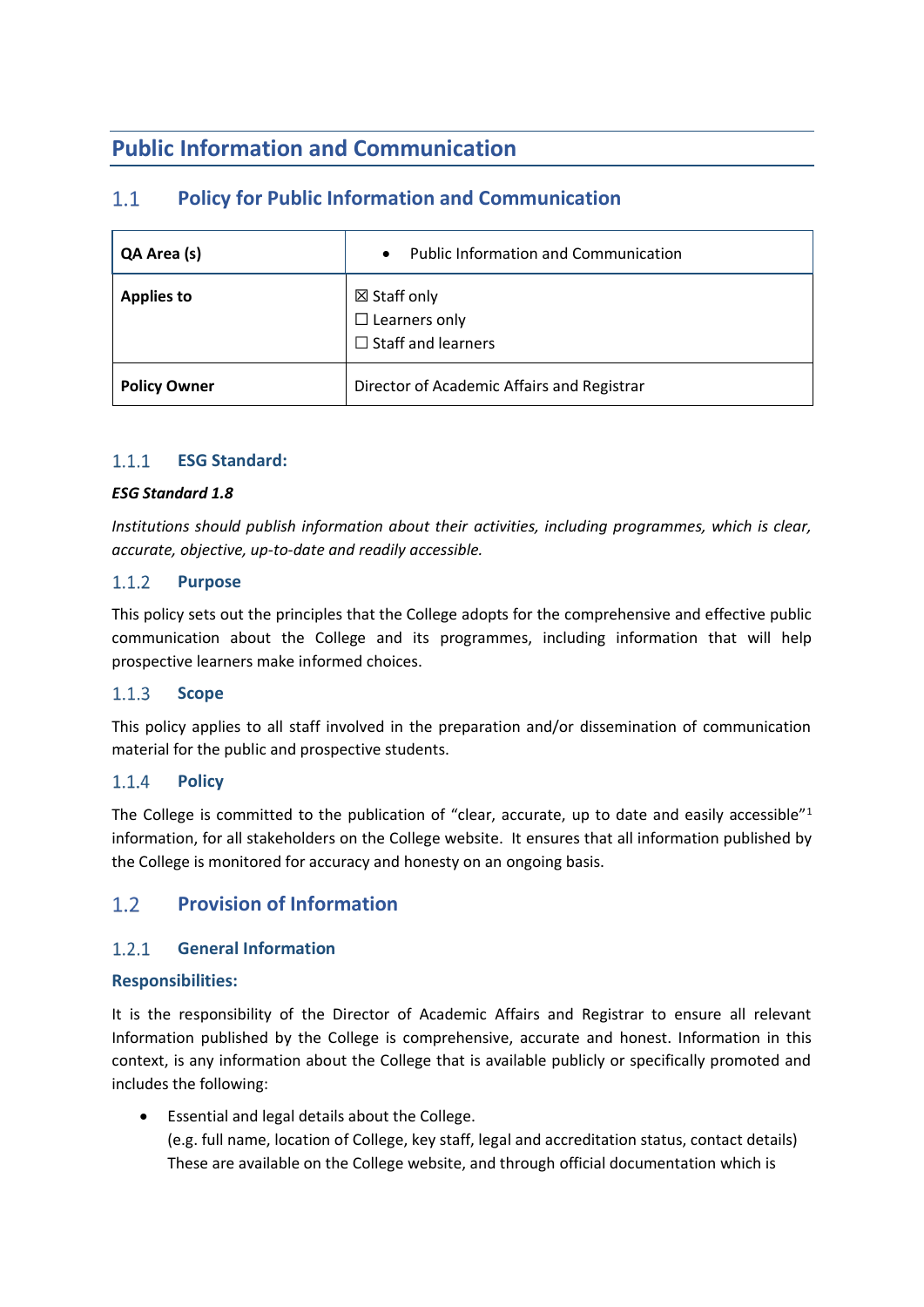available upon request.

(Reviewed and updated, where necessary, annually)

- College Mission and Strategy.
- Information regarding education and training programmes including non-accredited programmes:
	- o Programme Information.
	- o Arrangements for the protection of enrolled learners.
	- o Terms and conditions.
	- o Tuition and all associated fees.
	- o Pre-enrolment Information.

(Reviewed and updated, where necessary, annually)

- QA policies and procedures:
	- o Quality Assurance Manual.
	- o Access, Transfer and Progress, Recognition of Prior Learning Procedure (RPL) and other relevant (Prospective) Learner information in relation to Programmes of Education and Training.
	- $\circ$  These Policies and Procedures are available in the Quality Assurance Manual.

(Reviewed and updated as and when appropriate)

- Reports from QA or programme evaluations, this includes, but is not limited to:
	- o Initial engagement and re-engagement.
	- o Validation Reports.
	- o Programme Revalidation Reports.
	- o Institutional review.
- Information Provision and Data Management

This information includes information about the use of personal data and right to privacy. It includes details of how the College processes and manages data. This is available on the College website and in the Quality Assurance Manual. (Reviewed and updated, where necessary, annually)

• Marketing Materials

This information is available through brochures which are available in the College, and through online advertisements (e.g. Promoted Posts on Social Media), and at conferences, workshops and events where the College has an active presence.

(Reviewed and updated, where necessary, annually)

• Where information provision involves active engagement with the public/stakeholders, all communications shall be conducted in an honest, helpful, respectful and friendly manner.

# $1.2.2$ **Information Provided to Learners**

It is the responsibility of the **Director of Academic Affairs and Registrar** , in conjunction with the **Director of Academic Programmes**, to ensure all relevant programme and award information is made available on the College website to prospective learners and that it is current, honest, transparent and facilitates comparison.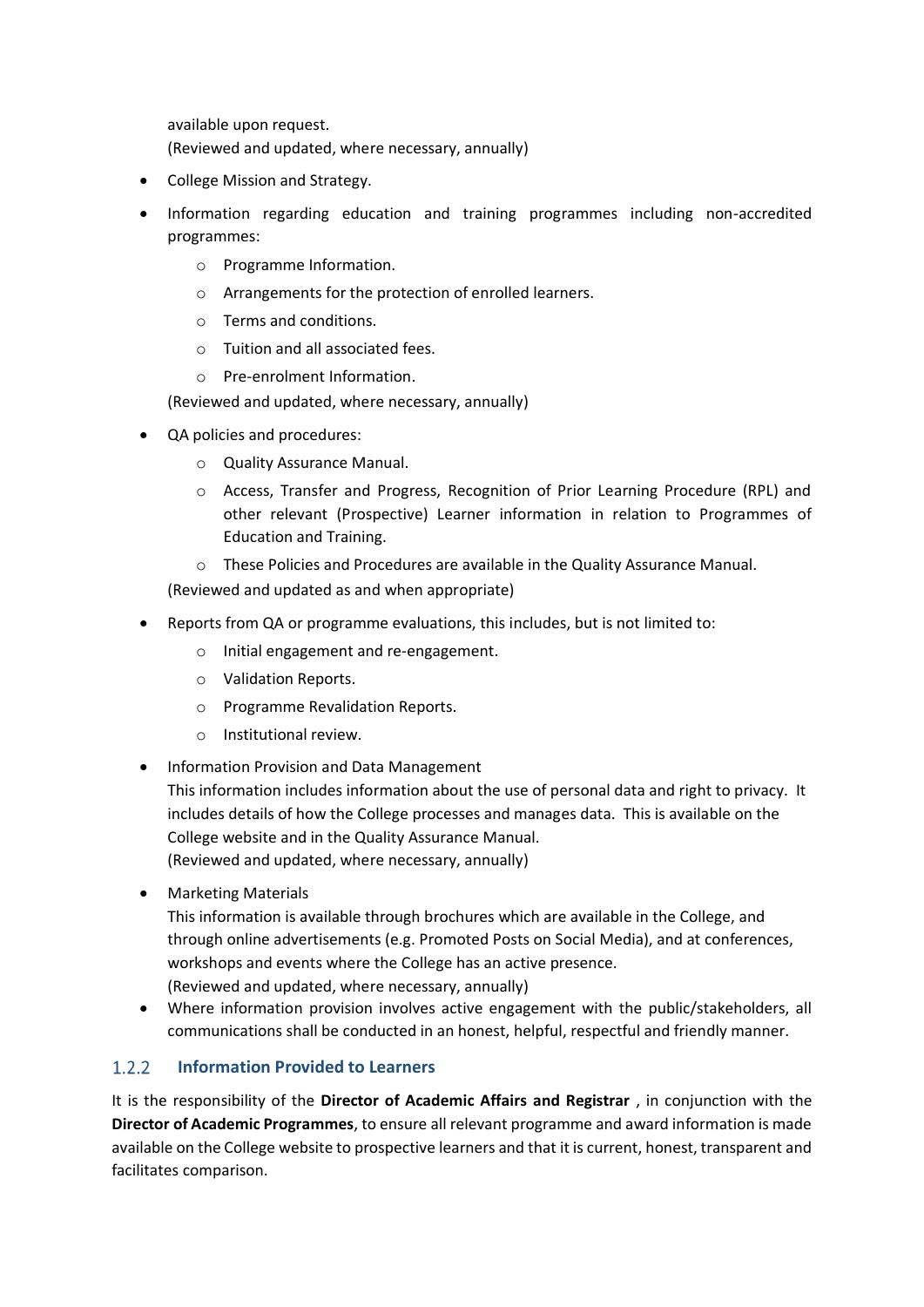The College website is used as the primary tool to communicate public information. In addition to marketing information and programme information above, other information available on the website includes information on upcoming events, news, College activities and the relevant support services attached to a programme.

A review is conducted on an annual basis prior to production of the recruitment campaigns for enrolment. This ensures accuracy is maintained to enable prospective learners to have clear, transparent information to facilitate comparison and better decision making.

Such information includes:

- Whether or not a programme leads to an award.
- The name of the awarding body. The title of the award; whether the award is recognised in the NFQ and if so, the award type and NFQ level.
- Whether the programme is subject to procedures for access, transfer and progression and if so, what these are.
- Details of the PEL arrangements in place, should PEL be a requirement.
- Prior to enrolment all learners have access to information including:
	- o Programme information:
		- Programme learning outcomes
		- Entry requirements
		- Access, transfer and progression
		- Commencement dates
		- Admission procedures
		- **Fees**
		- Any additional non-discretionary costs
		- Terms and conditions
		- Arrangements for the protection of enrolled learners
	- o Information pertaining to the blended mode of delivery, including:
		- The blend of learning that will be experienced within a specific programme (i.e. the proportion of online asynchronous, online synchronous and face-toface learning; the extent to which learning is autonomous, collaborative or supported).
		- The realistic commitment required from a learner to successfully complete the programme.
		- Pre-knowledge or technical skills a learner requires to successfully complete the programme.
		- The hours when academic, technical and pastoral supports are available and the nature of these supports.
		- Details of any hardware or software required to enable access to or participation in College programmes, and mechanisms to test hardware.